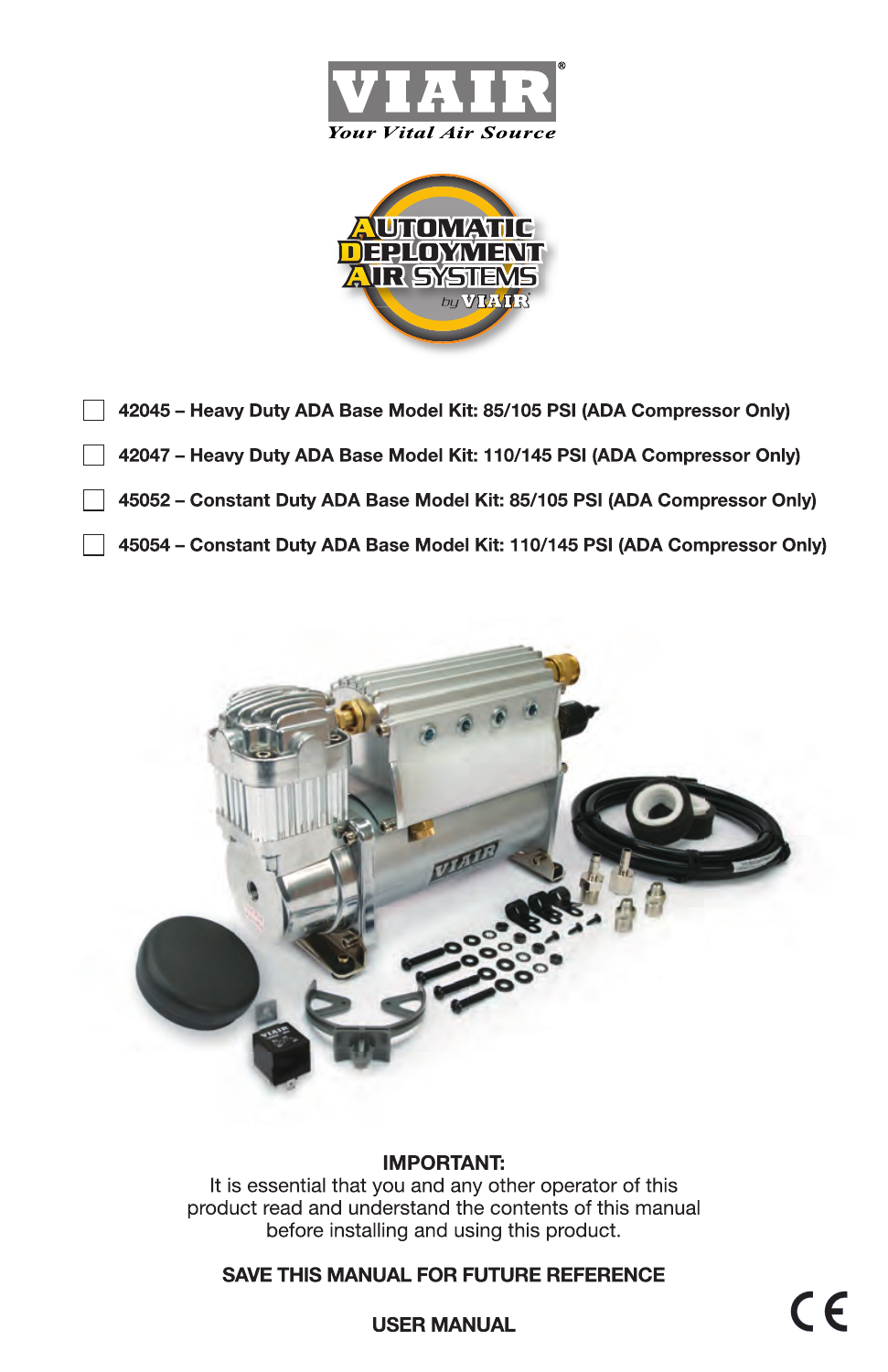# **IMPORTANT SAFETY INSTRUCTIONS**

## **CAUTION - To reduce risk of electrical shock or electrocution:**

- Do not disassemble. Do not attempt repairs or modifications. Refer to qualified service agencies for all required service and repairs.
- Do not use this product around an area where it can fall or be pulled into water or other liquids.
- Do not reach for this product if it has fallen into liquid.
- Use this compressor with 12-volt DC systems only.
- This product should never be left unattended during use.

#### **WARNING - To prevent injury:**

- Never allow children to operate this compressor. Close supervision is necessary when this compressor is being used near children.
- This compressor will become very HOT during and immediately after use. Do not touch any part of this compressor with bare hands during and immediately after use.
- Do not use this product near flames or explosive materials or where aerosol products are being used.
- Do not operate this product where oxygen is being administered.
- Do not pump anything other than atmospheric air.
- Never use this product while sleepy or drowsy.
- Do not use any tools or attachments without first determining maximum air pressure for that tool or attachment.
- Never point any air nozzle or air sprayer toward another person or any part of the body.
- This air compressor is equipped with an Automatic Reset Thermal Protector, and can automatically restart after the thermal protector resets. Always cut off power source when thermal protector becomes activated.
- Wear safety glasses or goggles when operating this product.
- Use only in well ventilated areas.

# **INSTALLATION**

Please read and follow the installation instructions carefully to avoid injury or damage to the compressor or your vehicle.

Each of our air compressors and parts have been carefully produced and packaged. Before you begin installation, please familiarize yourself with the ADA Base Model Kit Components List in this manual.

#### Guidelines for Selecting Mounting Location:

The selection of proper mounting location for your air compressor will help ensure a long and trouble free compressor service life. Please pay close attention to the following guidelines:

- 1. Select a FLAT, UPRIGHT AND SECURE location where the compressor can be mounted.
- 2. The cooler the ambient temperature, the less chance the compressor will overheat. If mounted in the engine compartment for prolonged use (tire filling), open your hood to allow maximum cooling of the compressor unit.
- 3. This compressor is moisture & dust resistant, but NOT DIRT OR WATERPROOF. Do not mount compressor in locations where the unit is likely to come in contact with the elements.
- 4. Always utilize the supplied remote filter mounting option, and route the air line from compressor air inlet to remote inlet air filter located in a clean and dry area. Secure the air filter to keep it from dislodging and becoming damaged.
- 5. If it is necessary to mount the air compressor further away from the battery, such as inside your vehicle or in the bed of your pickup, use the appropriate gauge wire for the amp draw of the compressor and distance from the battery. When in doubt, use the next larger wire gauge size.

## **USER MANUAL**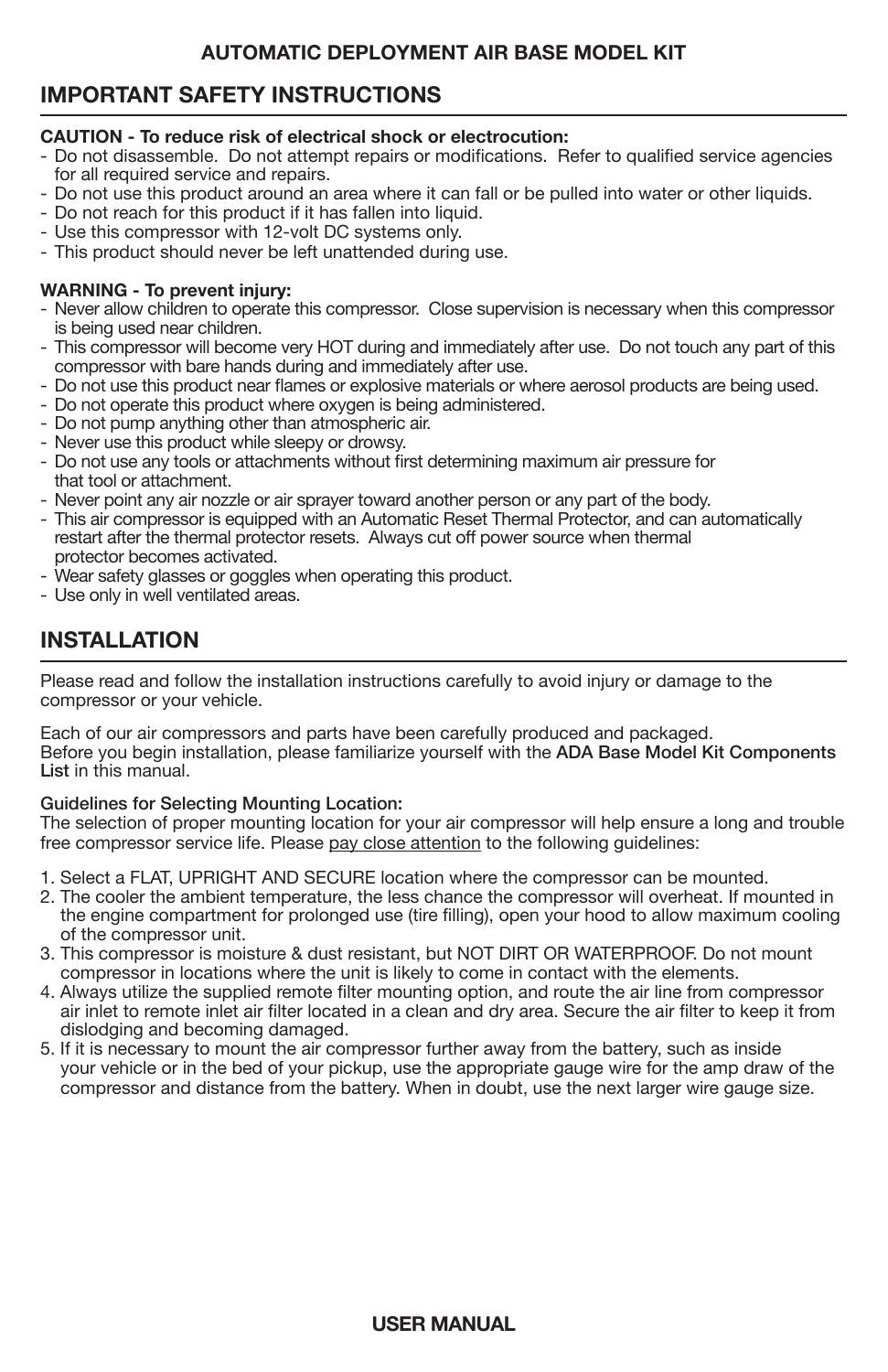# **MOUNTING AND WIRING**

- 1. Disconnect ground cable from vehicle's battery.<br>2. Position the air compressor in the location when
- 2. Position the air compressor in the location where it will be mounted.
- 3. NOTE: For remote inlet air filter installation, refer to instructions included in the Remote Inlet Air Filter Pack.
- 4. Make sure that your compressor setup is properly fused.
- 5. Before connecting to power source, re-check your system to make sure that all electrical connections are made properly.
- 6. Connect power lead to the battery. It is recommended to provide switched power for the system, that is only turned on when the ignition of the vehicle is also energized in case of any air leaks that may allow the system to turn on and drain your battery during periods when the vehicle might remain parked. This is especially important when using a small reservoir, as is supplied with all ADA Base Model Kits.
- 7. Ensure that the drain valve located on the underside of the ADA Base Model reservoir is closed.
- 8. When power is made available to the ADA Base Model, the system will automatically turn on and fill the ADA reservoir.
- 9. When the cutoff pressure of the ADA Base Model has been reached, the system will shut off automatically.
- 10. Inspect all air line connections for leaks with soap and water solution. If a leak is detected, the connection may not be made properly. Re-do any connections that are leaking. The use of thread locker is recommended for all fittings. (*Avoid the use of thread tape*).

#### **ADA BASE MODEL KIT COMPONENTS LIST:**

- Qty. 1: 400C or 450C Compressor
- Qty. 1: Extruded Aluminum Air Tank (8-port)
- Qty. 1: Pre-installed Safety Valve
- Qty. 1: Pre-installed 1/8" NPT Drain Cock
- Qty. 1: Pre-installed 85/105 PSI Pressure Switch *(P/N 42045 & P/N 45052)* or
- Qty. 1: Pre-installed 110/145 PSI Pressure Switch *(P/N 42047 & P/N 45054)*
- Qty. 8: Pre-installed 1/4" NPT Recessed Port Plugs
- Qty. 1: Pre-installed Quick Connect Coupler
- Qty. 1: 40-amp Relay
- Qty. 2: 1/4" NPT to 1/8" BSP Adapters
- Qty. 1: 1" NPT M Barbed Fitting for 1/4" Air Line (For Remote Mount Air Filter Installation)
- Qty. 1: 1" NPT F Barbed Fitting for 1/4" Air Line (For Remote Mount Air Filter Installation)
- Qty. 1: Coiled Air Line (For Remote Mount Air Filter Installation)
- Qty. 1: Air Filter Housing
- Qty. 2: Replacement Air Filter Elements
- Qty. 1: Mounting Hardware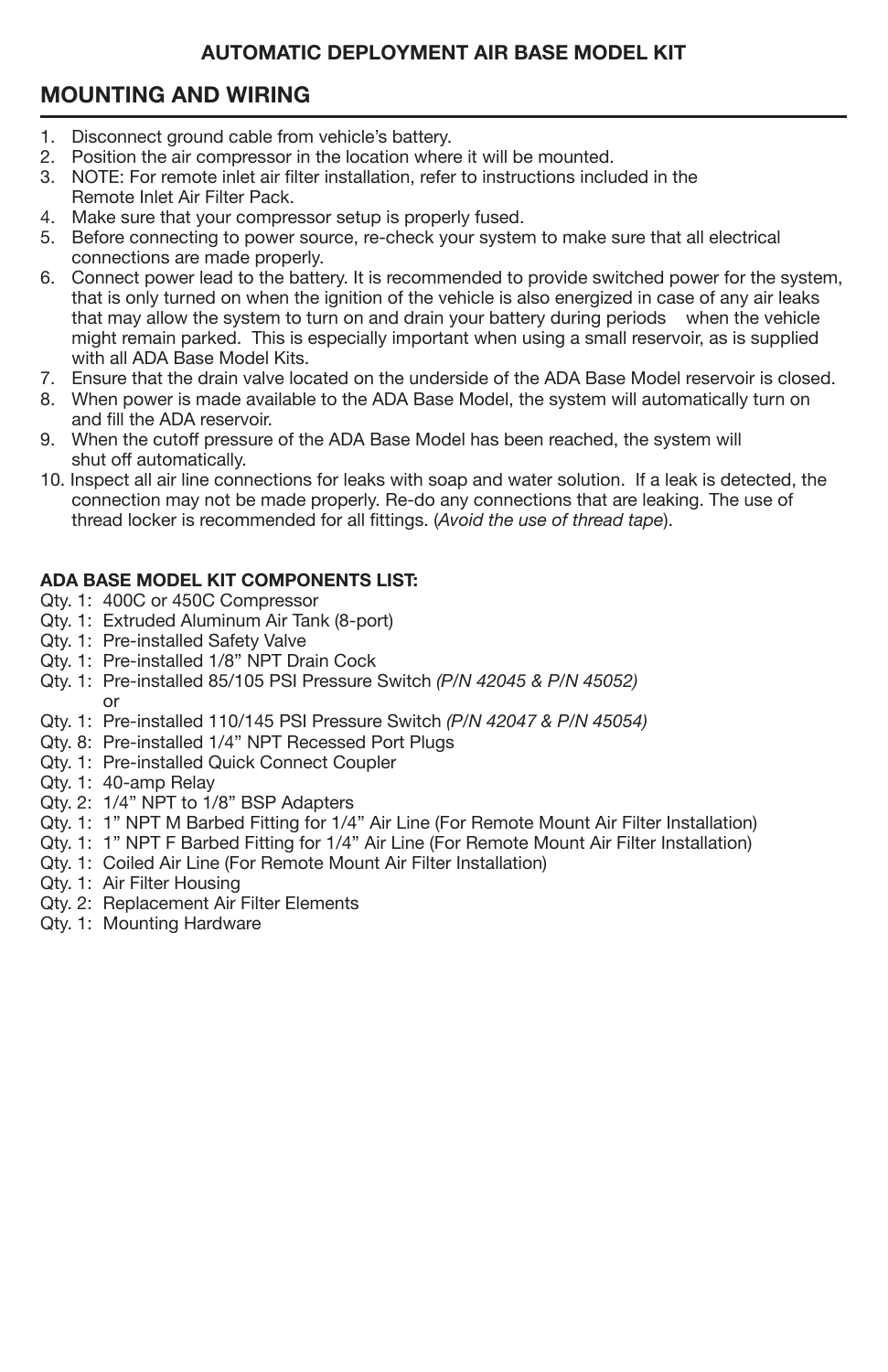# **OPERATING INSTRUCTIONS**

- j 1. IMPORTANT: Always operate the compressor at or below the MAXIMUM PRESSURE RATING of the compressor. Please refer to Application & Specifications Sections of this manual for details.
- 2. Always observe the MAXIMUM DUTY CYCLE of the air compressor. Refer to Compressor Applications and Specifications Sections of this manual for details. Operation exceeding maximum pressure ratings and/or duty cycle will result in damage to the air compressor.
- 3. Your air compressor is equipped with an AUTOMATIC THERMAL OVERLOAD PROTECTOR. This feature is designed to protect the air compressor from overheating and causing permanent damage to your air compressor. The thermal overload protector will automatically cut power to your air compressor should the internal operating temperature of the air compressor rise above safe levels during excessive use.
- 4. Should at any time during use, your air compressor automatically shuts off unexpectedly; do not attempt to restart it. Turn off power and allow unit to cool for at least 30 minutes. This will allow the Thermal Overload Protector to reset so you can safely resume use of the air compressor.
- 5. To prevent discharge of your vehicle's battery, and enhance performance, keep the vehicle's engine running while using the compressor.
- 6. Only operate compressor in well ventilated areas.

**NOTE:** Your ADA Base Model Kit is equipped with a sealed pressure switch. Due to manufacturing tolerances, a variance of +/- 5% is possible for turn on & off pressures. This is not a manufacturing defect, and will not affect the operation of air lockers, nor the abilityof the ADA Base Model Kit to inflate tires.

# **MAINTENANCE & REPAIRS**

- 1. Periodically check all electrical and fittings connections. Clean and tighten as needed.
- 2. Periodically check all mounting screws. Tighten as needed.
- 3. Replace air filter element periodically. Replacement frequency depends on operating frequency and operating environment. For frequent use in dusty environment, we recommend that you replace air filter element at least once a month.
- 4. Regularly clean dust and dirt from compressor cooling fins and/or motor housing.
- 5. Your air compressor is equipped with a permanently lubricated, maintenance-free motor. Never try to lubricate the compressor.
- 6. All repairs should be performed by Manufacturer or Manufacturer's Authorized Service Agencies only.
- 7. For complete information regarding VIAIR Warranty, please visit: *www.viaircorp.com/warranty*

#### **CAUTION:**

Never touch the air compressor or fittings connected to the air compressor, with bare hands during or immediately after use. The leader hose and fittings connected to leader hose will become very HOT during and after use. If necessary, wear heat resistant gloves to handle fittings, air line, and leader hose.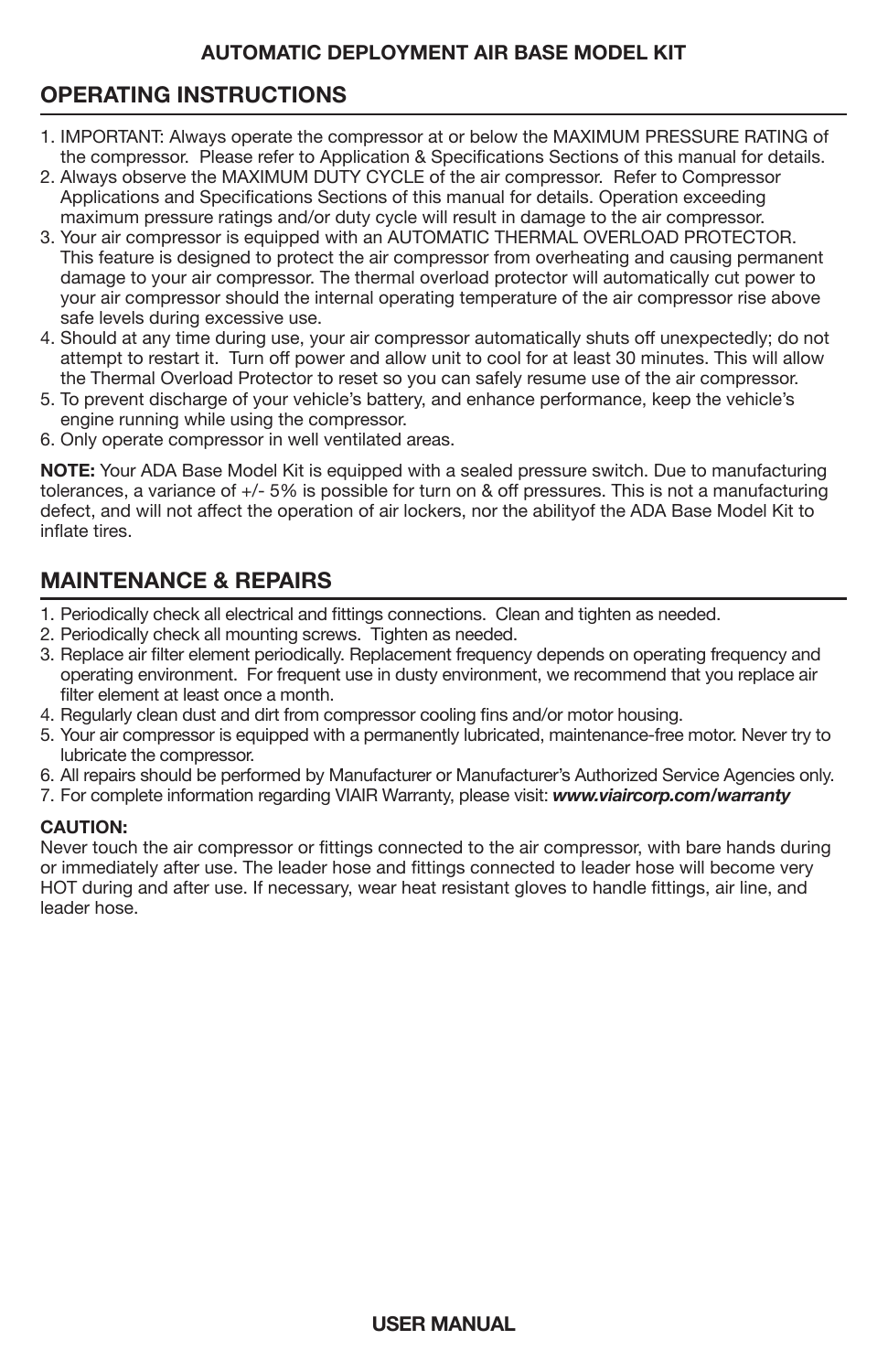## **SPECIFICATIONS**

#### HEAVY DUTY ADA BASE MODEL KIT PART NUMBERS:

• 42045 – Heavy Duty ADA Base Model Kit: 85/105 PSI (ADA Compressor Only) • 42047 – Heavy Duty ADA Base Model Kit: 110/145 PSI (ADA Compressor Only)

Motor Voltage: 12 volts<br>
Max. Current Consumption: 28 amps Max. Current Consumption: 28 amps<br>Recommended Fuse: 40 amps Recommended Fuse:<br>Motor Type: Permanent Magnetic Horsepower: 1/4<br>
Max. Working Pressure: 150 PSI Max. Working Pressure: 150 F<br>Max. Duty Cycle (@72°F & 100 PSI): 33% Max. Duty Cycle (@72°F & 100 PSI): Minutes On/Off (@72°F & 100 PSI): 20 On/ 40 Off<br>Max. Ambient Temperature: 158°F Max. Ambient Temperature: 158°F<br>Min. Ambient Temperature: 40°F Min. Ambient Temperature:  $-40^{\circ}$ <br>Auto. Reset Thermal Protection: Yes Auto. Reset Thermal Protection:

#### CONSTANT DUTY ADA BASE MODEL KIT PART NUMBERS:

• 45052 – Constant Duty ADA Base Model Kit: 85/105 PSI (ADA Compressor Only) • 45054 – Constant Duty ADA Base Model Kit: 110/145 PSI (ADA Compressor Only)

| Motor Voltage:                     | 12 volts                  |
|------------------------------------|---------------------------|
| Max. Current Consumption:          | 23 amps                   |
| Recommended Fuse:                  | 30 amps                   |
| Motor Type:                        | <b>Permanent Magnetic</b> |
| Horsepower:                        | 1/4                       |
| Max. Working Pressure:             | <b>150 PSI</b>            |
| Max. Duty Cycle (@72°F & 100 PSI): | 100%                      |
| Minutes On/Off (@72°F & 100 PSI):  | Continuous                |
| Max. Ambient Temperature:          | $158^\circ F$             |
| Min. Ambient Temperature:          | $-40^{\circ}$ F           |
| Auto, Reset Thermal Protection:    | Yes                       |
|                                    |                           |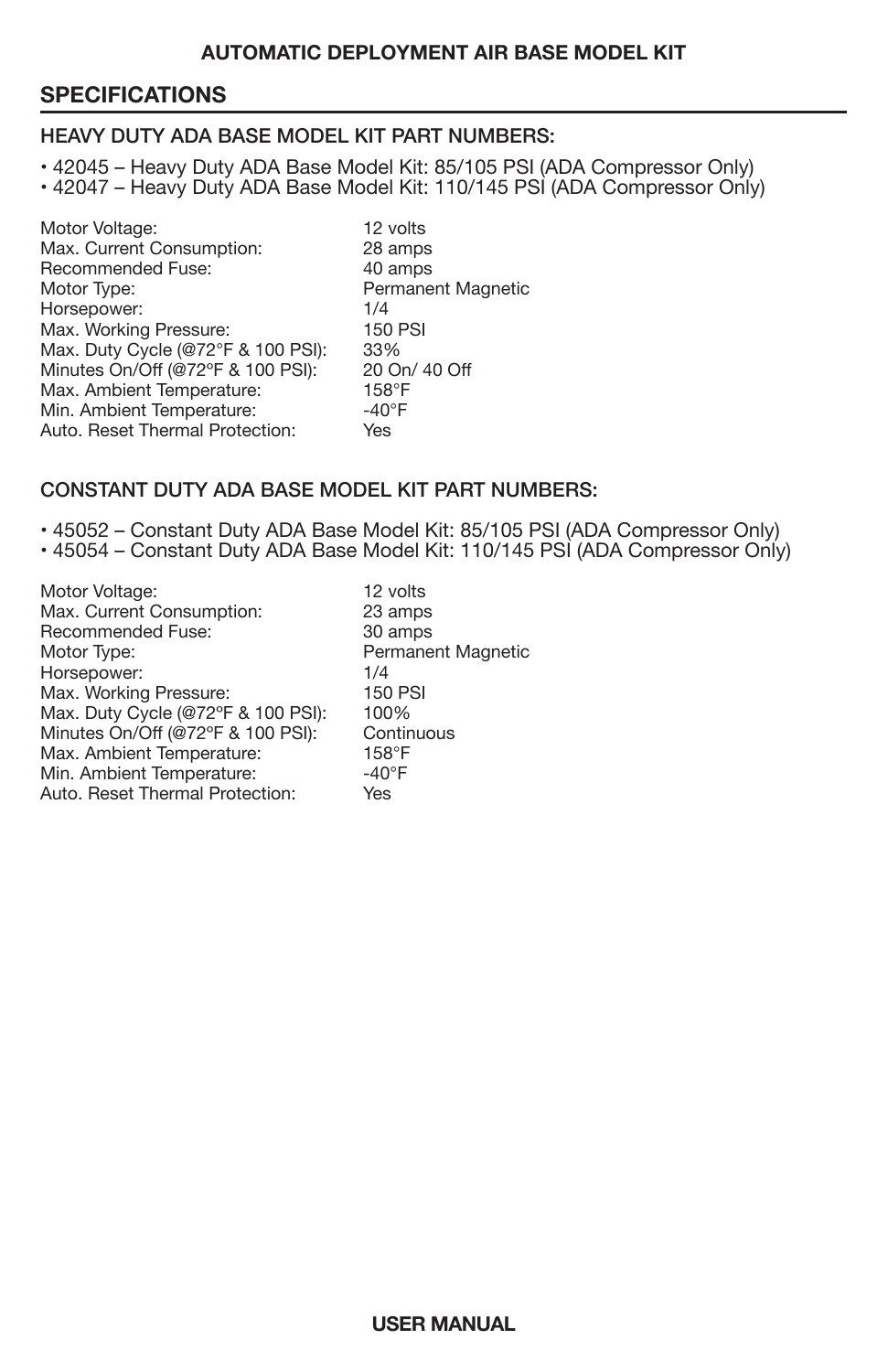# **ADA BASE MODEL KIT WIRING SCHEMATIC:**

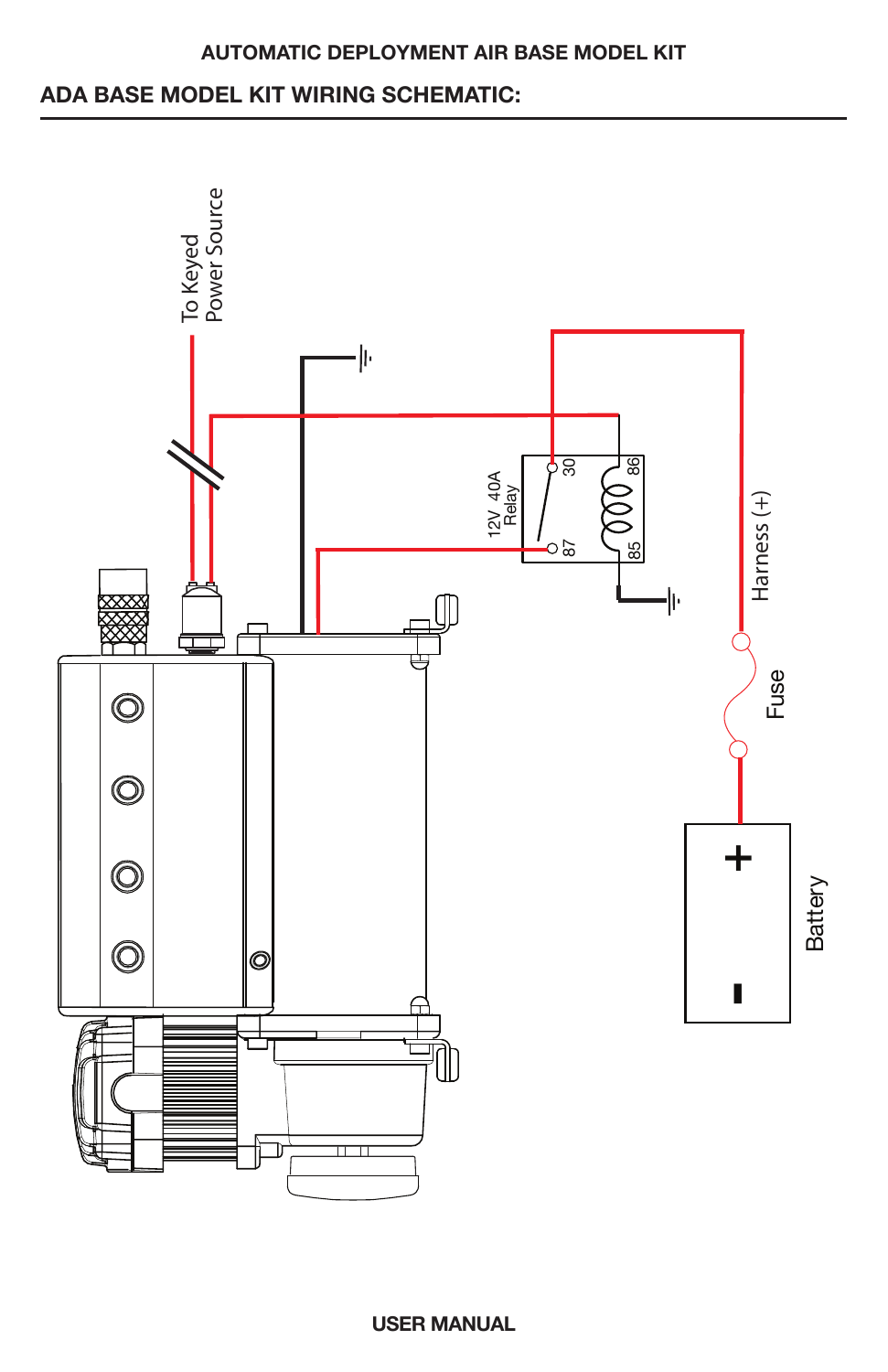# **TROUBLESHOOTING GUIDE: AUTOMATIC DEPLOYMENT AIR BASE MODEL KIT**

| <b>PROBLEM:</b>                                                                  | <b>POSSIBLE CAUSE(S)</b>                                                                                                  | <b>CORRECTIVE ACTION</b>                                                                                                                                                                                                                                                                                             |  |
|----------------------------------------------------------------------------------|---------------------------------------------------------------------------------------------------------------------------|----------------------------------------------------------------------------------------------------------------------------------------------------------------------------------------------------------------------------------------------------------------------------------------------------------------------|--|
| Tank pressure drops when<br>compressor(s) shut off                               | 1. Loose drain cock<br>2. Loose connections                                                                               | 1. Tighten drain cock<br>2. Check all connections with<br>soap and water solution<br>and tighten                                                                                                                                                                                                                     |  |
| Compressor runs<br>continuously and air flow<br>lower than normal                | 1. Excessive air usage<br>2. Loose connections<br>3. Worn piston ring or inlet<br>valve.<br>4. Clogged air filter element | 1. Decrease air usage<br>2. Check all connections with<br>soap and water solution<br>and tighten.<br>3. Replace compressor<br>4. Replace air filter element                                                                                                                                                          |  |
| Compressor runs<br>continuously causing<br>safety valve (if equipped)<br>to open | 1. Bad pressure switch<br>2. Defective safety valve                                                                       | 1. Replace pressure switch<br>2. Replace safety valve                                                                                                                                                                                                                                                                |  |
| Excessive moisture in<br>discharge                                               | 1. Excessive water in air tank<br>2. High humidity                                                                        | 1. Drain tank, tilt tank to drain.<br>Drain tank more frequently<br>2. Move compressor to area<br>with less humidity, or use air<br>line filter.                                                                                                                                                                     |  |
| Compressor will not run                                                          | 1. No power, or power switch<br>in OFF position<br>2. Blown fuse<br>3. Motor overheats<br>4. Pressure switch failure      | 1. Make sure compressor<br>switch is ON<br>2. Disconnect compressor(s)<br>from power source, replace<br>fuse. (Refer to Specifications<br>section for correct<br>amperage rating)<br>3. Let compressors cool off for<br>about 30 minutes to allow<br>thermal overload switch to reset.<br>4. Replace pressure switch |  |
| Thermal<br>overload protector cuts<br>out repeatedly                             | 1. Lack of proper ventilation or<br>ambient temperature is too high<br>2. Compressor valves failed                        | 1. Move compressor to well<br>ventilated area, or area with<br>lower ambient temperature<br>2. Repair or replace compressor                                                                                                                                                                                          |  |
| Excessive<br>knocking or rattling                                                | 1. Loose mounting bolts<br>2. Worn bearing on eccentric or<br>motor shaft<br>3. Cylinder or piston ring is worn           | 1. Tighten bolts<br>2. Replace bearing or<br>piston assembly<br>3. Replace piston or compressor                                                                                                                                                                                                                      |  |

#### **CAUTION: NEVER DISASSEMBLE COMPRESSOR WHILE COMPRESSOR IS PRESSURIZED.**

## **USER MANUAL**